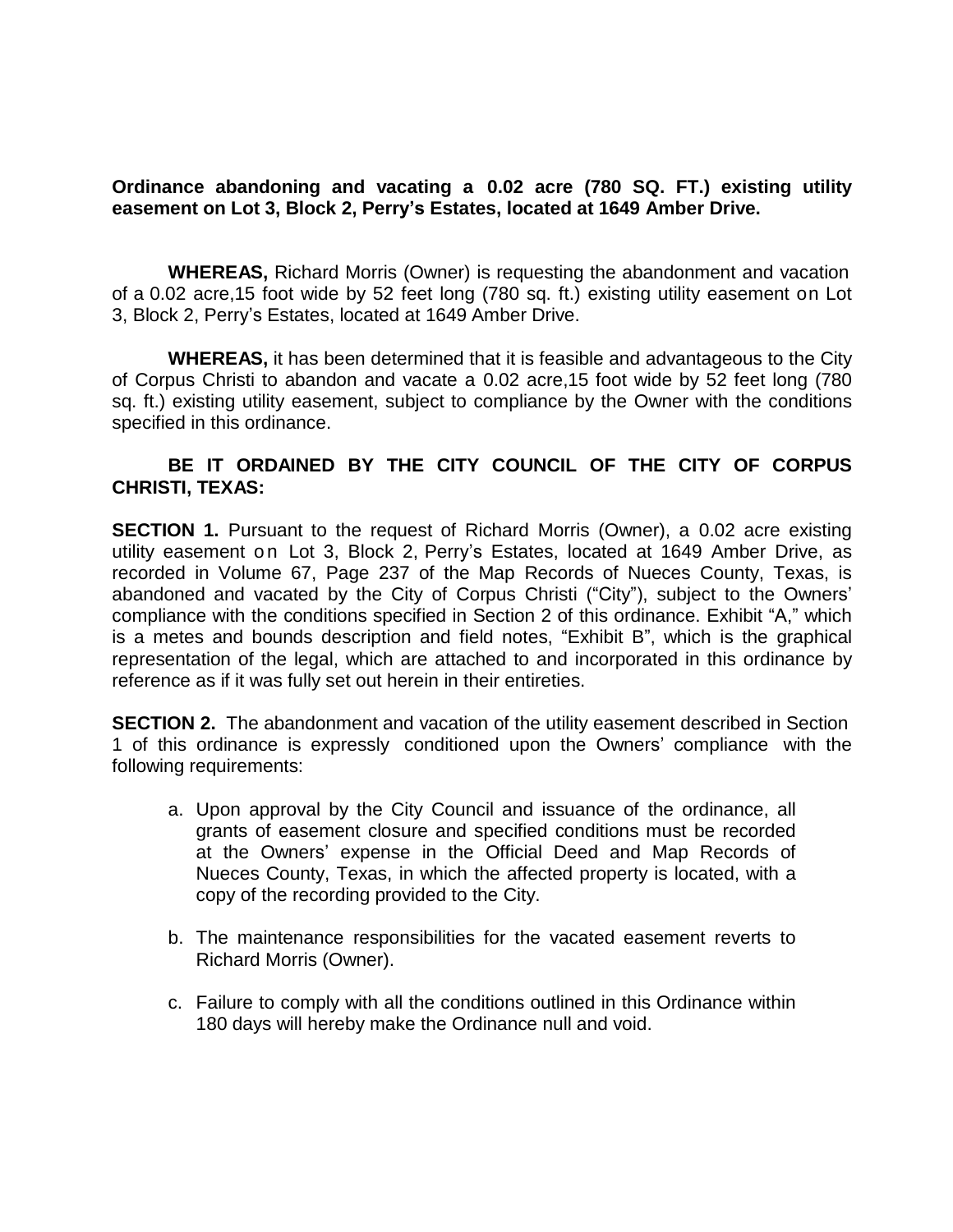That the foregoing ordinance was read for the first time and passed to its second reading on this the \_\_\_\_\_\_ day of \_\_\_\_\_\_\_\_\_\_\_\_\_\_, 2019, by the following vote:

| Joe McComb                                                                               |                                     | Michael Hunter_______________ |                                                                                                                      |  |  |
|------------------------------------------------------------------------------------------|-------------------------------------|-------------------------------|----------------------------------------------------------------------------------------------------------------------|--|--|
| Roland Barrera                                                                           |                                     | Ben Molina                    |                                                                                                                      |  |  |
| <b>Rudy Garza</b>                                                                        |                                     | Everett Roy                   |                                                                                                                      |  |  |
| Paulette M. Guajardo _________________                                                   |                                     | Greg Smith                    | <u> 1980 - Andrea Britain, politik eta politik eta politik eta politik eta politik eta politik eta politik eta p</u> |  |  |
| Gil Hernandez                                                                            |                                     |                               |                                                                                                                      |  |  |
|                                                                                          |                                     |                               |                                                                                                                      |  |  |
| That the foregoing ordinance was read for the second time and passed finally on this the |                                     |                               |                                                                                                                      |  |  |
|                                                                                          | day of 2019, by the following vote: |                               |                                                                                                                      |  |  |

| Joe McComb                                    |  | Michael Hunter |                                                  |
|-----------------------------------------------|--|----------------|--------------------------------------------------|
| Roland Barrera                                |  | Ben Molina     |                                                  |
| <b>Rudy Garza</b>                             |  | Everett Roy    | <u> 1980 - Jan Barbara Barbara, prima popula</u> |
| Paulette M. Guajardo <b>Elección de Santo</b> |  | Greg Smith     |                                                  |
| Gil Hernandez                                 |  |                |                                                  |

PASSED AND APPROVED on this the day of , 2019.

ATTEST:

Rebecca Huerta **Mateura Accomb** Joe McComb City Secretary **Mayor** Mayor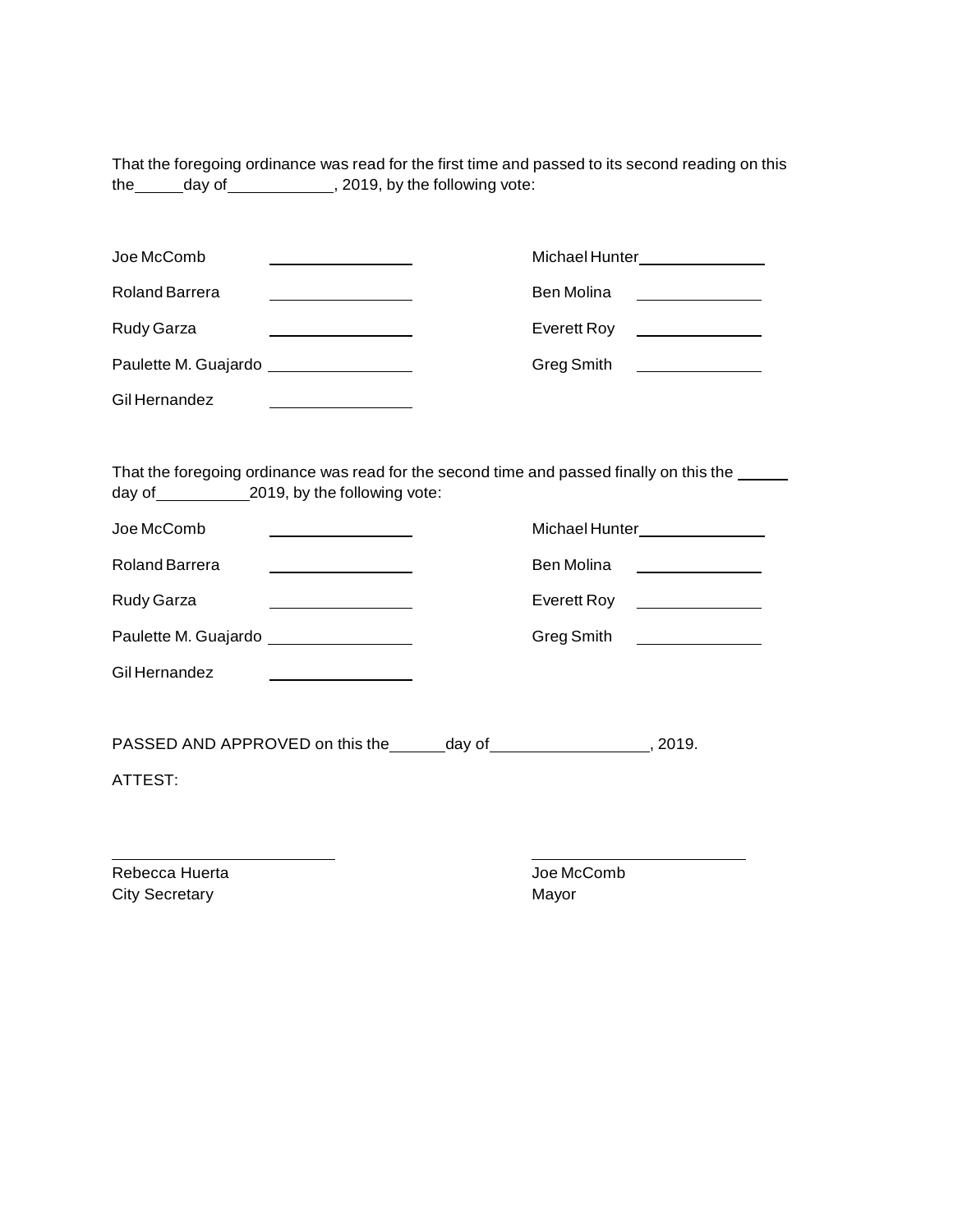MURRAY BASS, JR., P.E., R.P.LS. NIXON M. WELSH, P.E., R.P.LS. [www.hass-welsh.com](http://www.hass-welsh.com/)

3054 S. ALAMEDA, ZIP 78404 361 882-5521- FAX 361 882-1265 e-mail: [murrayjr@aol.com](mailto:murrayjr@aol.com) e-mail: nixmw](a,gma j!,c orn

## BASS & WELSH ENGINEERING

TX Registration No. F-52 Survey Registration No. 100027-00 P.O. Box 6397 Corpus Christi, TX 78466-6397

October 12.2018

## Field Note Description Easement Closure

Being a tract situated in Corpus Christi, Nueces County, Texas, being generally described as that 15-footwide utility easement along the east boundary of Lot 3, Block 2, Perry's Estates as shown on the map thereof recorded at Volume 63 at Page 163 of the Deed Records of Nueces County, Texas, and being more particularly described by metes and bounds as follows:

BEGINNING at southeast comer of said Lot 3 for the southeast comer of this tract;

THENCE N 6o sa·oo· W a distance of 15.00 feet to a point for the southwest comer of this tract;

THENCE N29•02'00• Ea distance of 52.00 feet toa point inthe north line of Lot 3for the northwest comer of thistract;

THENCE 560°58'00. Ealong the north line of Lot 3,a distance of 15.00feet to the northeast comer of Lot 3 and the northeast comer of this tract;

THENCE 5 29°02'00. W along the east boundary of Lot 3 a distance of 52.00 feet to the POINT OF BEGINNING fanning a tract embracing 780 square feet (0.02 acres)

| Murray Bass, Jr., R.P.L.S.<br>RAY BASS, JR. |  |
|---------------------------------------------|--|
| $2^{\circ}$                                 |  |
|                                             |  |
|                                             |  |
|                                             |  |

Note: Basls of Bearing is the east boundary of lot 3, Block 2, Perry's Estates as shown on the map of record.

MBJ:sab

18065-Field Note Desc.doc